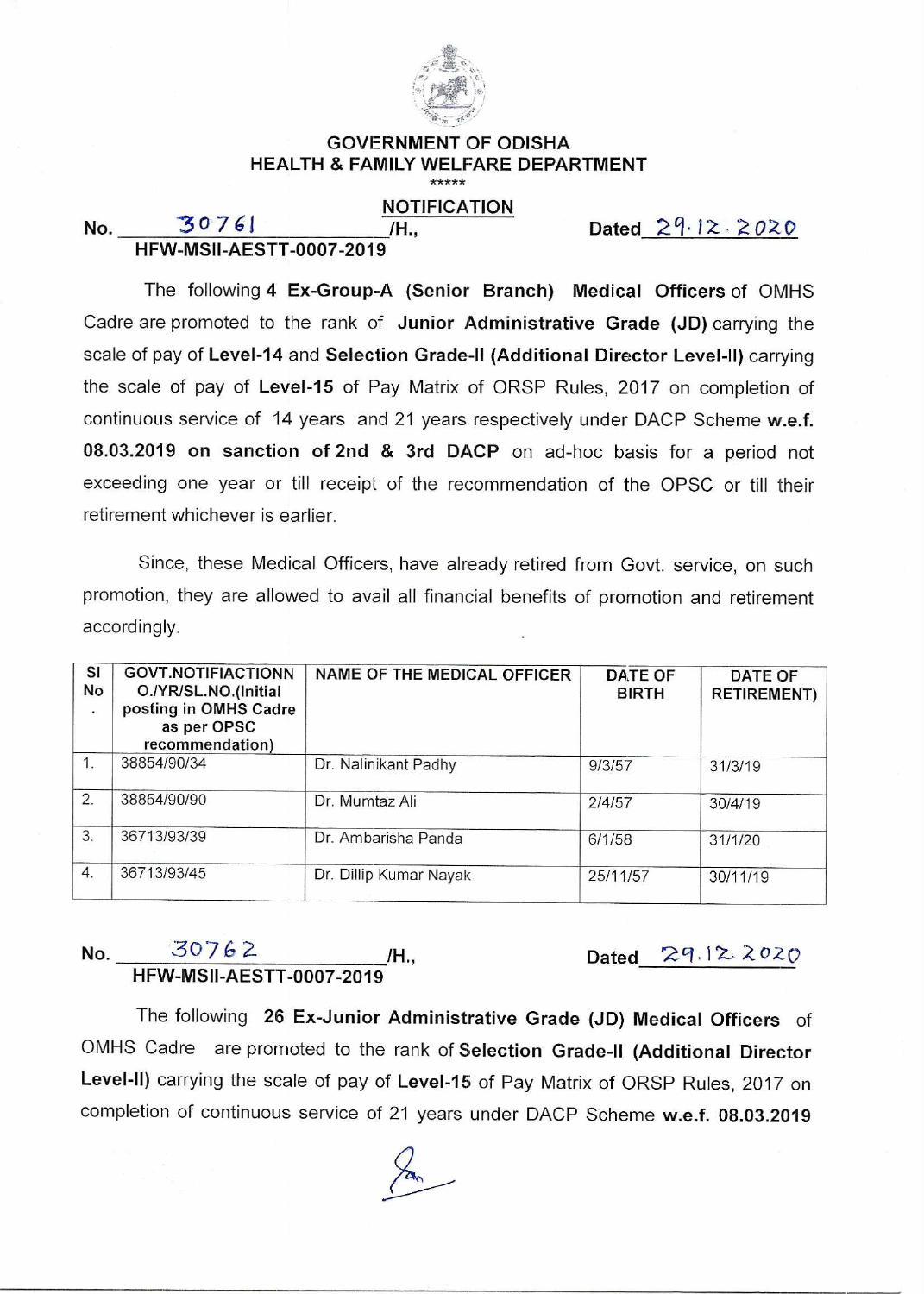on sanction of 3rd DACP on ad-hoc basis for a period not exceeding one year or till receipt of the recommendation of the OPSC or till their retirement whichever is earlier.

Since, these Medical Officers, have already retired from Govt. service, on such promotion, they are allowed to avail all financial benefits of promotion and retirement accordingly.

| $\overline{\mathsf{SI}}$<br>No<br>¥ | <b>GOVT.NOTIFIACTIONN</b><br>O./YR/SL.NO.(Initial<br>posting in OMHS Cadre<br>as per OPSC<br>recommendation) | <b>NAME OF THE MEDICAL OFFICER</b> | <b>DATE OF</b><br><b>BIRTH</b> | <b>DATE OF</b><br><b>RETIREMENT</b> |
|-------------------------------------|--------------------------------------------------------------------------------------------------------------|------------------------------------|--------------------------------|-------------------------------------|
| 1.                                  | 56/84/110                                                                                                    | Dr. Arun Kumar Dash                | 18/8/57                        | 31/8/19                             |
| 2.                                  | 56/84/236                                                                                                    | Dr. Nirmal Kumar Dixit             | 6/4/57                         | 30/4/19                             |
| 3.                                  | 31236/84/186                                                                                                 | Dr. Mahadev Majhi                  | 1/4/57                         | 31/3/19                             |
| $\overline{4}$ .                    | 38050/86/305                                                                                                 | Dr. Manas Ranjan Das               | 16/5/67                        | 31/5/19                             |
| 5.                                  | 11580/87/65                                                                                                  | Dr. Bhabani Sankar Acharya         | 01-05-1957                     | 31/5/19                             |
| 6.                                  | 2126/89/135                                                                                                  | Dr. Pramod Kumar Pattnaik          | 29.03.1963                     | 30/9/19<br>VR-<br>30.09.2019        |
| 7.                                  | 24706/89/346                                                                                                 | Dr. Sarat Chandra Naik             | 28/7/57                        | 31/7/19                             |
| 8.                                  | 38854/90/23                                                                                                  | Dr. Brajendra Panda                | 10/4/57                        | 30/4/19                             |
| 9.                                  | 38854/90/66                                                                                                  | Dr. Dipak Nath                     | 4/7/57                         | 31/7/19                             |
| 10.                                 | 38854/90/119                                                                                                 | Dr. Benudhar Nayak                 | 18/6/57                        | 30/6/19                             |
| 11.                                 | 30017/91/34                                                                                                  | Dr. Biswaranjan Sahoo              | 14/1/58                        | 31/1/20                             |
| 12.                                 | 30017/91/66                                                                                                  | Dr. Pramod Kumar Mahalik           | 17.03.1958                     | 31/3/20                             |
| 13.                                 | 30017/91/98                                                                                                  | Dr. Manoj Kumar Panigrahi          | 7/3/58                         | 31/3/20                             |
| 14.                                 | 30017/91/122                                                                                                 | Dr. Truptilata Mohapatra           | 28/3/58                        | 29/3/20                             |
| 15.                                 | 36713/93/02                                                                                                  | Dr. Jitendra Nath Nanda            | 5/4/57                         | 30/4/19                             |
| 16.                                 | 36713/93/08                                                                                                  | Dr. Bidyut Kumar Nanda             | 2/10/57                        | 31/10/19                            |
| 17.                                 | 36713/93/18                                                                                                  | Dr. Lily Begum                     | 14/8/57                        | 31/8/19                             |
| 18.                                 | 36713/93/35                                                                                                  | Dr. Jhari Baral                    | 26/8/57                        | 31/8/19                             |
| 19.                                 | 36713/93/55                                                                                                  | Dr. Bhabani Sankar Mohanty         | 6/5/57                         | 31/5/19                             |
| 20.                                 | 36713/93/66                                                                                                  | Dr. Satyananda Dagar               | 15/2/58                        | 29/2/20                             |
| 21.                                 | 36713/93/74                                                                                                  | Dr. Golekh Behera                  | 11/4/57                        | 30/4/19                             |
| 22.                                 | 36713/93/83                                                                                                  | Dr. Radhakanta Gantayat            | 10/11/57                       | 30/11/19                            |
| 23.                                 | 36713/93/130                                                                                                 | Dr. Santanu Kumar Mishra           | 5/4/57                         | 30/4/19                             |
| 24.                                 | 36713/93/156                                                                                                 | Dr. Bhanu Shankar Acharya          | 15.02.1958                     | 29/2/20                             |
| 25.                                 | 21597/96/546                                                                                                 | Dr. Ashutosh Mohapatra             | 5/3/57                         | 31/3/19                             |
| 26.                                 | 21597/96/564                                                                                                 | Dr. Tapan Kumar Sahoo              | 02.08.1968                     | Expired on<br>10.04.2019            |

## By Order of the Governor

Joint Secretary to (  $\frac{a}{11}$ 2020 vetnment